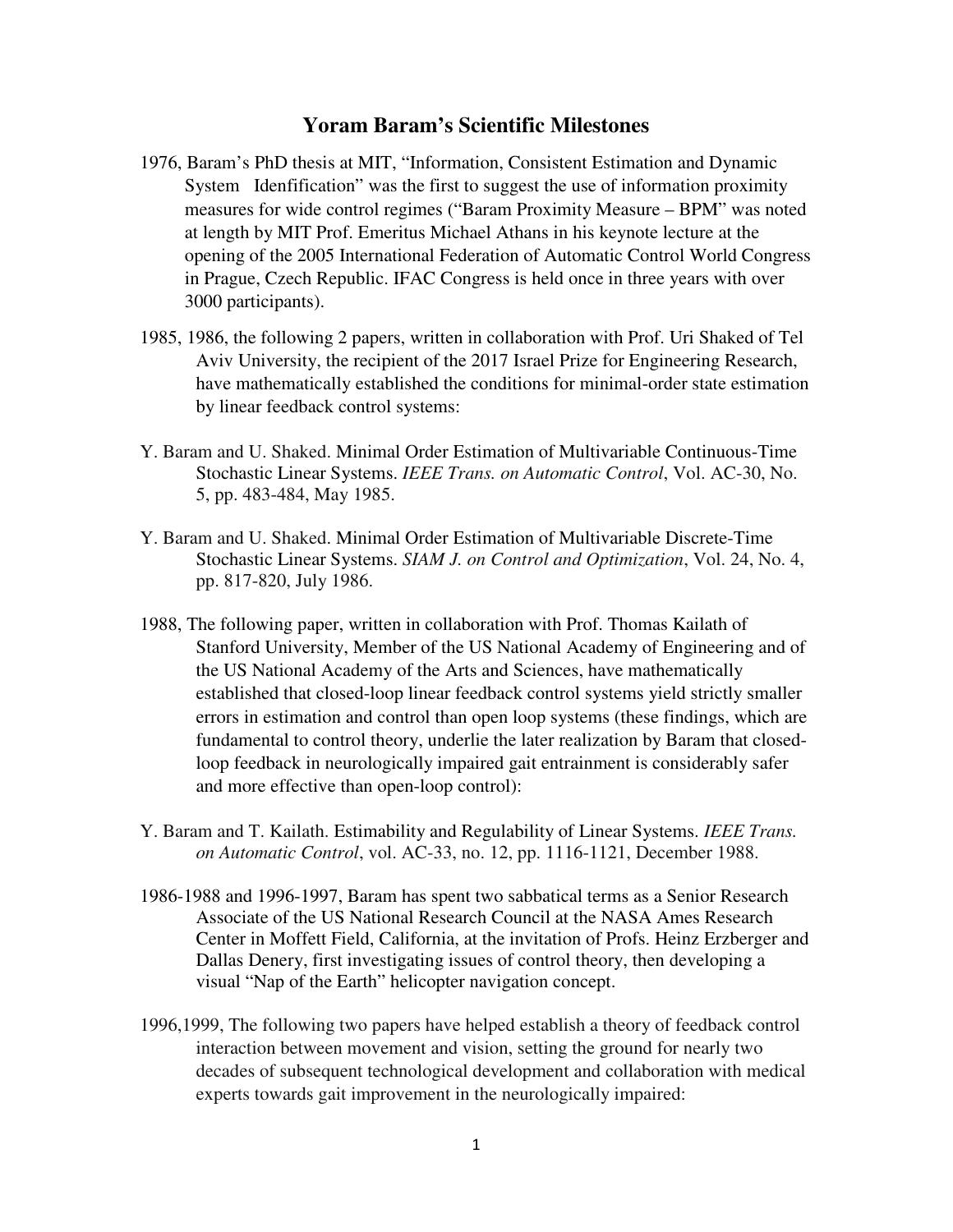- Y. Baram. A Bird's Eye View on the Descent Trajectory. IEEE Trans. on Aerospace and Electronic Systems,Vol. 32, No. 3, pp. 1085–1087, July 1996.
- Y. Baram. Walking on Tiles. Neural Processing Letters, Vol. 10, No. 2, pp. 81-87, October 1999.
- 1999, The manifold stochastic dynamics method for Bayesian learning was one of only 25 works selected for full oral presentation out of over 600 papers submitted to 1999 NIPS (Neural Information Processing Systems – the most prestigious and selective conference in the field). Published later in the following paper with Baram's Ph.D. student, Mark Zlochin:
- M. Zlochin and Y. Baram. Manifold Stochastic Dynamics for Bayesian Learning. Neural Computation, Vol. 13, pp. 2549-2572, 2001.
- 2000, Baram's preliminary work on gait improvement in the neurologically impaired by virtual reality feedback was the first of only three works noted for their significance by the Evaluation Committee, appointed by the Technion President to assess the international standing and the research and study programs of the Faculty of Computer Science (Profs. R. Karp, and A. Pnueli, winners of the Turing award, and Prof. R. E. Bryant) "The Technion Faculty of Computer Science," Report of the Review Committee, submitted to the President of the Technion on May 7, 2000).
- 2001, The following paper revealed the first results of clinical tests performed on Parkinson's disease patients at the Rambam Medical Center in Haifa, Israel, showing considerably improved gait performance by closed-loop visual feedback with respect to open-loop visual gait entrainment. It preceded tens of subsequent studies of gait improvement by closed-loop visual and auditory feedback in patient with various neurological disorders, published in leading medical journals.
- Y. Baram, J. Aharon-Peretz, Y. Simionovici, L. Ron. Walking on Virtual Tiles. Neural Processing Letters, Vol. 16, pp. 227 – 233, 2002.
- 2001, The above results were also revealed in platform presentation by Baram at the 53rd Annual Meeting of the American Academy of Neurology, Philadelphia, 2001, a meeting attended by 12,000 neurologists from around the world. They were then widely publicized by a large host of world-wide media.
- 2004, Baram was granted a US patent (No. 6,734,834-B-1) for "Closed-loop Augmented Reality Apparatus"
- 2006, The following paper, reporting clinical test results of patients with multiple sclerosis, showing considerably improved gait performance by the use of the closed-loop visual feedback device at the "Carmel" hospital in Haifa, Israel, was published in the leading medical journal "Neurology":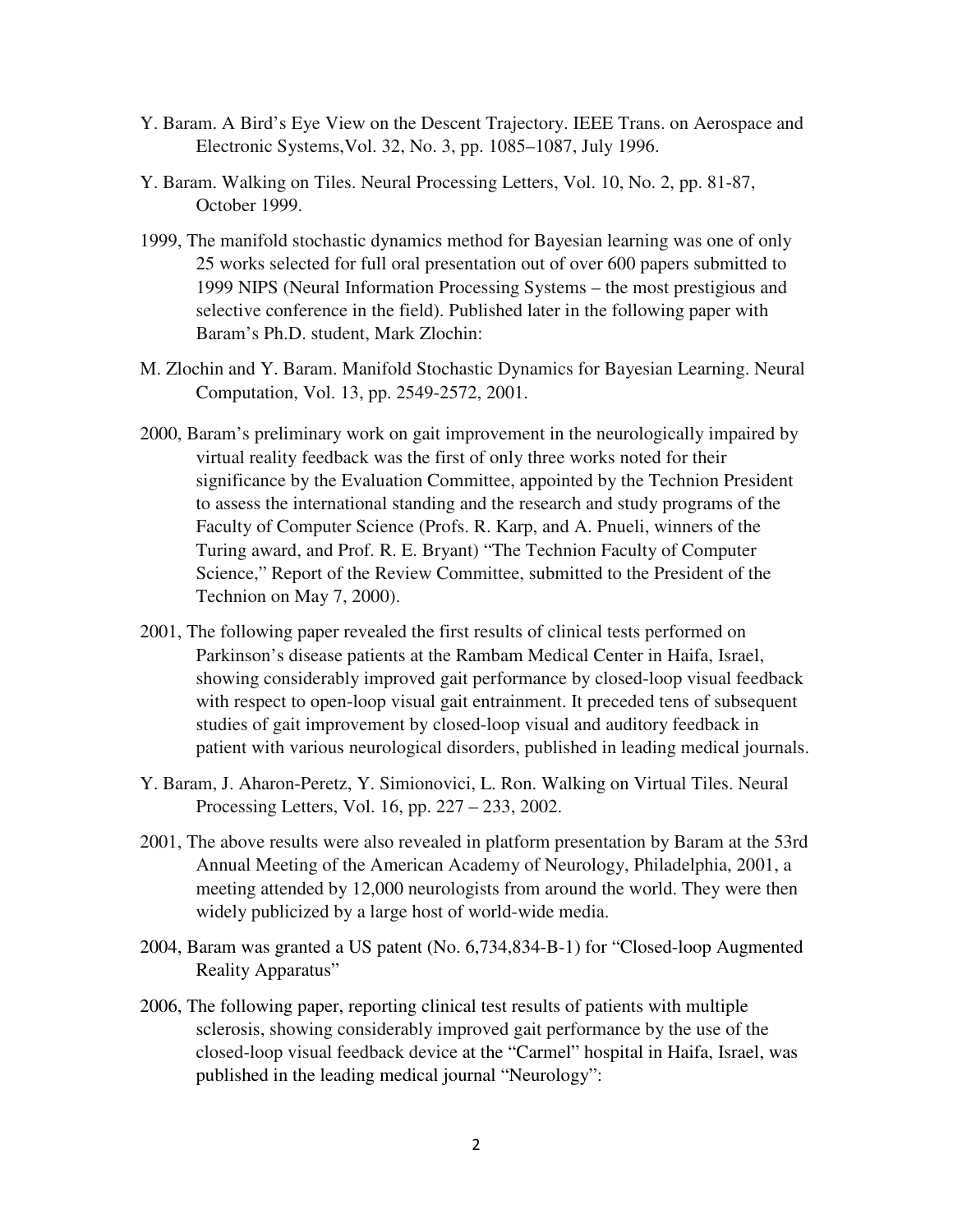- Y. Baram and A. Miller. Virtual Reality Cues for Improvement of Gait in Multiple Sclerosis Patients. Neurology, 66;178-181, January, 2006.
- 2006, Following his lecture at the main annual conference on multiple sclerosis (CMSC Conference of Multiple Sclerosis Center) in Orlando Florida, Baram was awarded the "Research Award for the Best Platform Presentation in Research in Multiple Sclerosis" for "Effects of Virtual Reality Cues on Gait in Multiple Sclerosis Patients". The plaque is displayed below:



- 2006, Baram was appointed the incumbent of the Technion's Roy Mattas/Winnipeg Chair in Biomedical Engineering.
- 2006-2007, Baram was invited by Prof. Alberto Espay of the Neurology Department of Cincinnati University Medical School to spend a sabbatical year there. Clinical and at-home tests of Parkinson's patients performed with Prof. Espay's team have shown considerable gait improvement in patient using the virtual reality device. Long-term positive effects were found in patients training with the device at home for several days. These test results were published in the following paper:
	- A. J. Espay, Y. Baram, A. K. Dwivedi, R. Shukla, M. Gartner, L. Gaines, A. P. Duker, F. J. Revilla. At-home training with closed-loop augmented-reality cueing device for improvement of gait in patients with Parkinson's disease. Journal of Rehabilitation Research & Development (JRRD) Vol. 47, No. 6, pp. 573-582, 2010.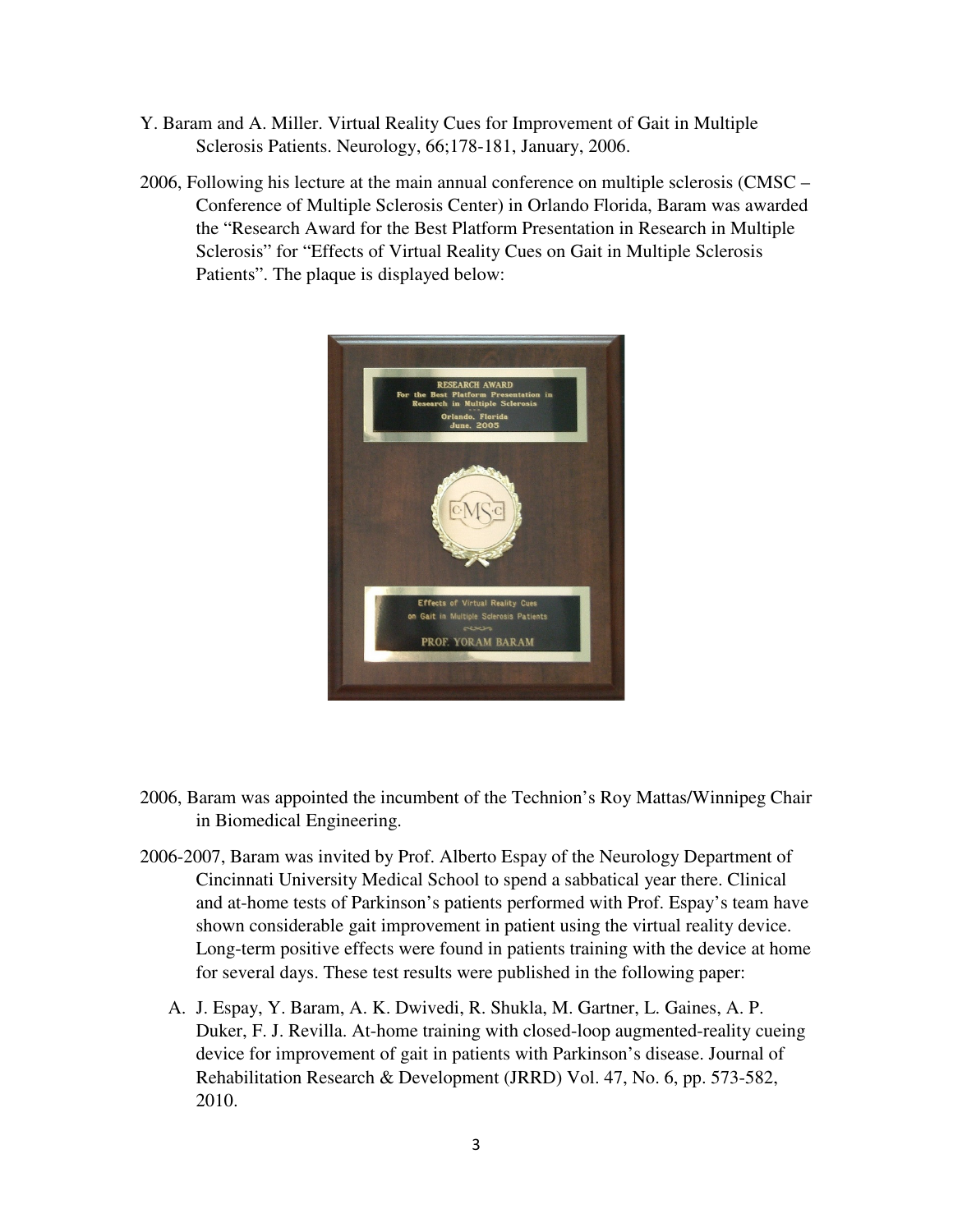- 2009, Joint clinical tests of patients with idiopathic senile gait disorders and patient with history of strokes using the audio-visual feedback device were performed by Baram with Prof. Judith Aharon-Peretz of the Technion Medical School and Dr. Ruben Lenger of the Fliman Geriatric Hospital in Haifa, Israel. Positive gait improvement results were obtained and reported in the following paper:
- Y. Baram, J. Aharon-Peretz, Ruben Lenger. Virtual Reality Feedback for Gait Improvement in Patients with Idiopathic Senile Gait Disorders and in Patient with History of strokes. Journal of the American Geriatrics Society, Volume 58 Issue 1, 191-192, January 2010.
- 2010, The advantage of glide-symmetric tiles geometry over transverse lines geometry in its implementation by virtual reality feedback was demonstrated by clinical tests of multiple sclerosis patients and shown to produce an increase of nearly 300% in walking speed and an increase of 80% in stride length, as published in the following paper:
- Y. Baram, A. Miller. Glide-Symmetric locomotion reinforcement in patients with multiple sclerosis by visual feedback. Disability and Reabilitation: Assistive Technology;5(5):323-6. 2010.
- 2010, Gait improvement in children with cerebral palsy using visual and auditory feedback was tested jointly with Dr. Ruben Lenger of ILAN – Israel Foundation for Handicapped Children, Haifa, Israel and found to result in considerable gait improvement. The results were published in the following paper:
- Y. Baram and R. Lenger. Gait improvement in patients with cerebral palsy by visual and auditory feedback. Neuromodulation, 15(1):48-52, Jan-Feb,2012.
- 2012, Associative memory by quantum set intersection employing Grover's search algorithm, yielding an exponential storage capacity, was published with Baram's PhD student, Tamer Salman, in the following paper:
- T. Salman and Y. Baram. Quantum Set Intersection and its Application to Associative Memory. Journal of Machine Learning Research (JMLR) 13, 3177-3206, 2012.
- 2012, Baram was invited by Prof. Virginia de Sa of the University of California at San Diego (UCSD) to come there for a collaborative study of EEG recordings during walk with the visual feedback device in PD patients. The results were published in the following paper:
- Velu, P. D., Mullen, T., Noh, E., Valdivia, M., Poizner, H., Baram, Y., de Sa, V. R. Effect of visual feedback on the occipito-parietal-motor network in Parkinsons disease patients with freezing of gait. Frontiers in Neurology, 4(209), 2013.
- 2013, The following paper was the first to map mathematically the entire set of different modes of neuronal firing sequences: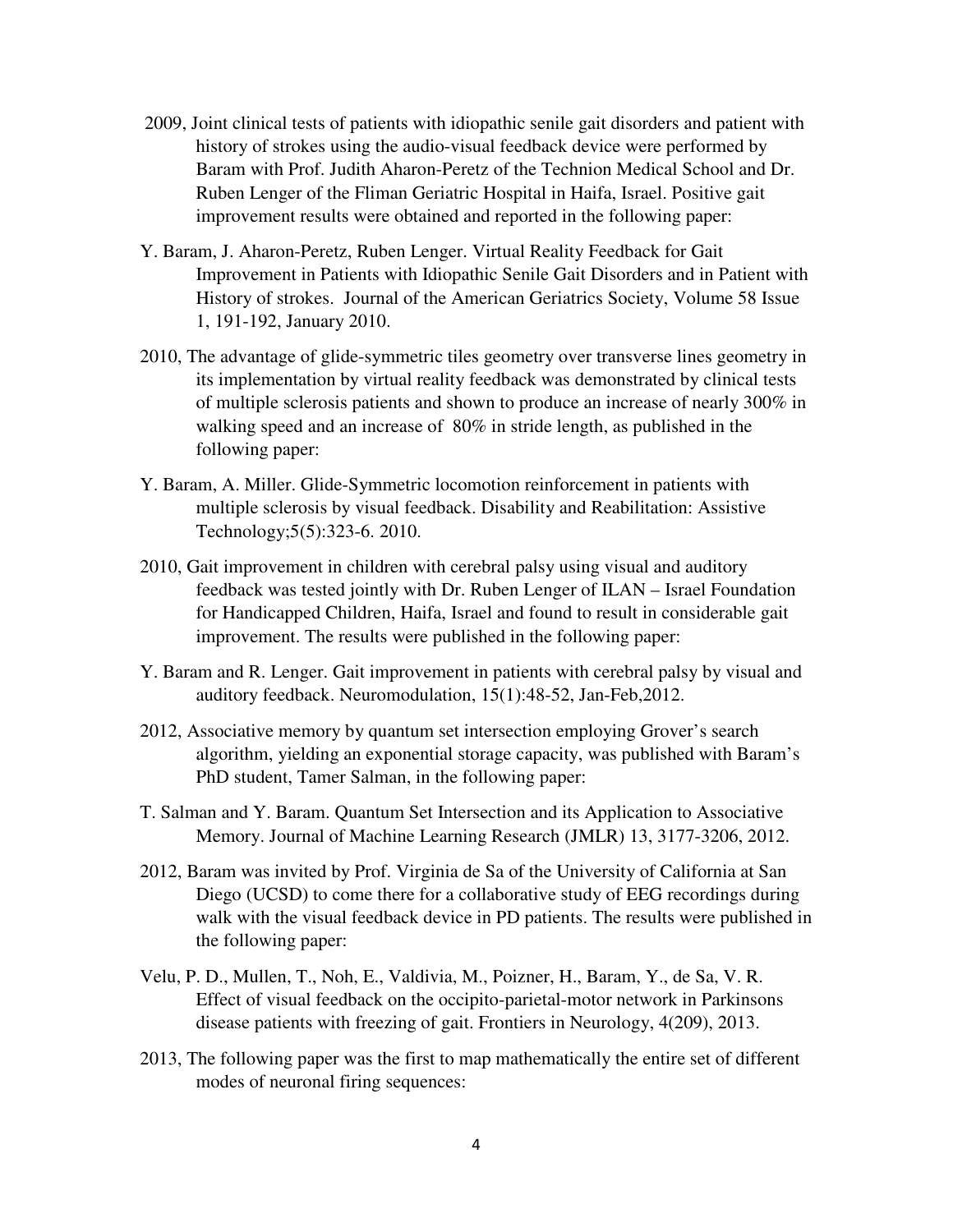- Y. Baram. Global Attractor Alphabet of Neural Firing Modes. Journal of Neurophysiology. Vol. 110, pp. 907-915, 2013.
- 2015, Following the request of the US-Israel Binational Science foundation, Baram has served as a panelist in the evaluation committee of research proposals in Computational Neurobiology held in Washington DC on March 9-10, 2015.
- 2015, The effects of auditory feedback on gait in Parkinson's patients were clinically tested and the results were published in the following paper:
- Baram, Y., Aharon-Peretz, J., Badarny, S., Susel, Z. & Schlesinger, I. Closed-loop auditory feedback for the improvement of gait in patients with Parkinson's disease. J. Neurol. Sci. 363 (15), 104–106, 2016.
- 2016, Employing the range of time constants associated with firing rates corresponding to human developmental stages, Baram has derived mathematical and geometric maps in the form of cobweb diagrams, presented in the following papers:
- Baram, Y. Developmental metaplasticity in neural circuit codes of firing and structure. Neural Networks 85: 182–196, 2017.
- Baram, Y. Developmental metaplasticity in cortical codes of firing and structure. Atlas of Science: September 11, 2017.
- 2017, Employing the concepts of somatic and synaptic polarities, Baram has proposed a unified theory of cortical connectivity, activity and memory, published in the following paper:
- Baram, Y. Circuit Polarity Effect of Cortical Connectivity, Activity, and Memory. Neural Computation 30 (11): 3037-3071, 2018.
- 2020, Following the request of the US-Israel Binational Science foundation, Baram has served, for a second time, as a panelist in the evaluation committee of research proposals in Computational Neurobiology held in Washington DC on March 9- 10, 2020.
- 2020-2021, Combining mathematical properties of random graphs and prime numbers, Baram has produced a linguistic trilogy of neural circuit categories, memory capacity and neural circuit trees, published sequentially in the following papers:
- Baram,Y. Primal categories of neural polarity codes. Cognitive Neurodynamics, 14(1), 125-135, 2020.
- Baram,Y. Probabilistically segregated neural circuits and subcritical linguistics. Cognitive Neurodynamics,14(6), 837-848, 2020.
- Baram,Y. Primal-size neural circuits in meta-periodic interaction. Cognitive Neurodynamics, 15(2), 359-367,2021.